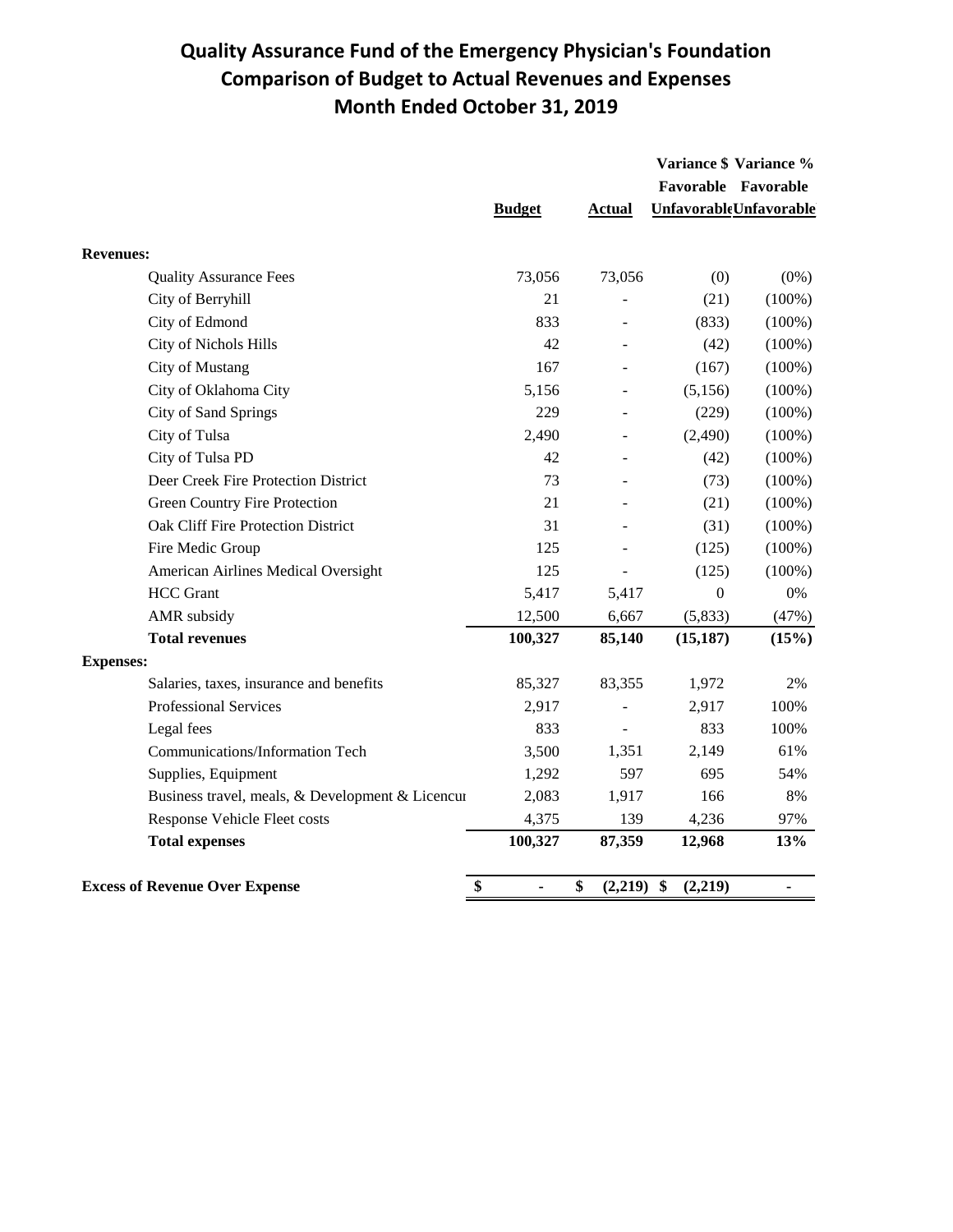## **Quality Assurance Fund of the Emergency Physician's Foundation Comparision of Budget to Actual Revenues and Expenses Year to Date October 31, 2019**

|                                                   |                      |               | Favorable    | Variance \$ Variance %               |
|---------------------------------------------------|----------------------|---------------|--------------|--------------------------------------|
|                                                   | <b>Budget</b>        | <b>Actual</b> |              | Favorable<br>Unfavorable Unfavorable |
| <b>Revenues:</b>                                  |                      |               |              |                                      |
| <b>Quality Assurance Fees</b>                     | 292,224              | 292,224       | (0)          | $(0\%)$                              |
| City of Berryhill                                 | 83                   |               | (83)         | $(100\%)$                            |
| City of Edmond                                    | 3,333                |               | (3,333)      | $(100\%)$                            |
| City of Nichols Hills                             | 167                  |               | (167)        | $(100\%)$                            |
| City of Mustang                                   | 667                  |               | (667)        | $(100\%)$                            |
| City of Oklahoma City                             | 20,625               | 61,875        | 41,250       | 200%                                 |
| City of Sand Springs                              | 917                  |               | (917)        | $(100\%)$                            |
| City of Tulsa                                     | 9,958                | 29,875        | 19,917       | 200%                                 |
| City of Tulsa PD                                  | 167                  |               | (167)        | $(100\%)$                            |
| Deer Creek Fire Protection District               | 292                  |               | (292)        | $(100\%)$                            |
| <b>Green Country Fire Protection</b>              | 83                   |               | (83)         | $(100\%)$                            |
| Oak Cliff Fire Protection District                | 125                  |               | (125)        | $(100\%)$                            |
| Fire Medic Group                                  | 500                  | 1,500         | 1,000        | 200%                                 |
| American Airlines Medical Oversight               | 500                  |               | (500)        | $(100\%)$                            |
| <b>HCC</b> Grant                                  | 21,667               | 21,668        | 1            | $0\%$                                |
| AMR subsidy                                       | 50,000               | 26,667        | (23, 333)    | (47%)                                |
| <b>Total revenues</b>                             | 401,308              | 433,809       | 32,501       | 8%                                   |
| <b>Expenses:</b>                                  |                      |               |              |                                      |
| Salaries, taxes, insurance and benefits           | 341,308              | 346,476       | (5,169)      | (2%)                                 |
| Professional Services                             | 11,667               | 205           | 11,462       | 98%                                  |
| Legal fees                                        | 3,333                | 204           | 3,129        | 94%                                  |
| Communications/Information Tech                   | 14,000               | 16,572        | (2,572)      | (18%)                                |
| Supplies, Equipment                               | 5,167                | 4,467         | 700          | 14%                                  |
| Business travel, meals, & development & licensure | 8,333                | 7,405         | 928          | 11%                                  |
| Response Vehicle Fleet costs                      | 17,500               | 10,044        | 7,456        | 43%                                  |
| <b>Total expenses</b>                             | 401,308              | 385,373       | 15,934       | 4%                                   |
| <b>Excess of Revenue Over Expense</b>             | \$<br>$\blacksquare$ | \$<br>48,436  | \$<br>48,436 | $\blacksquare$                       |